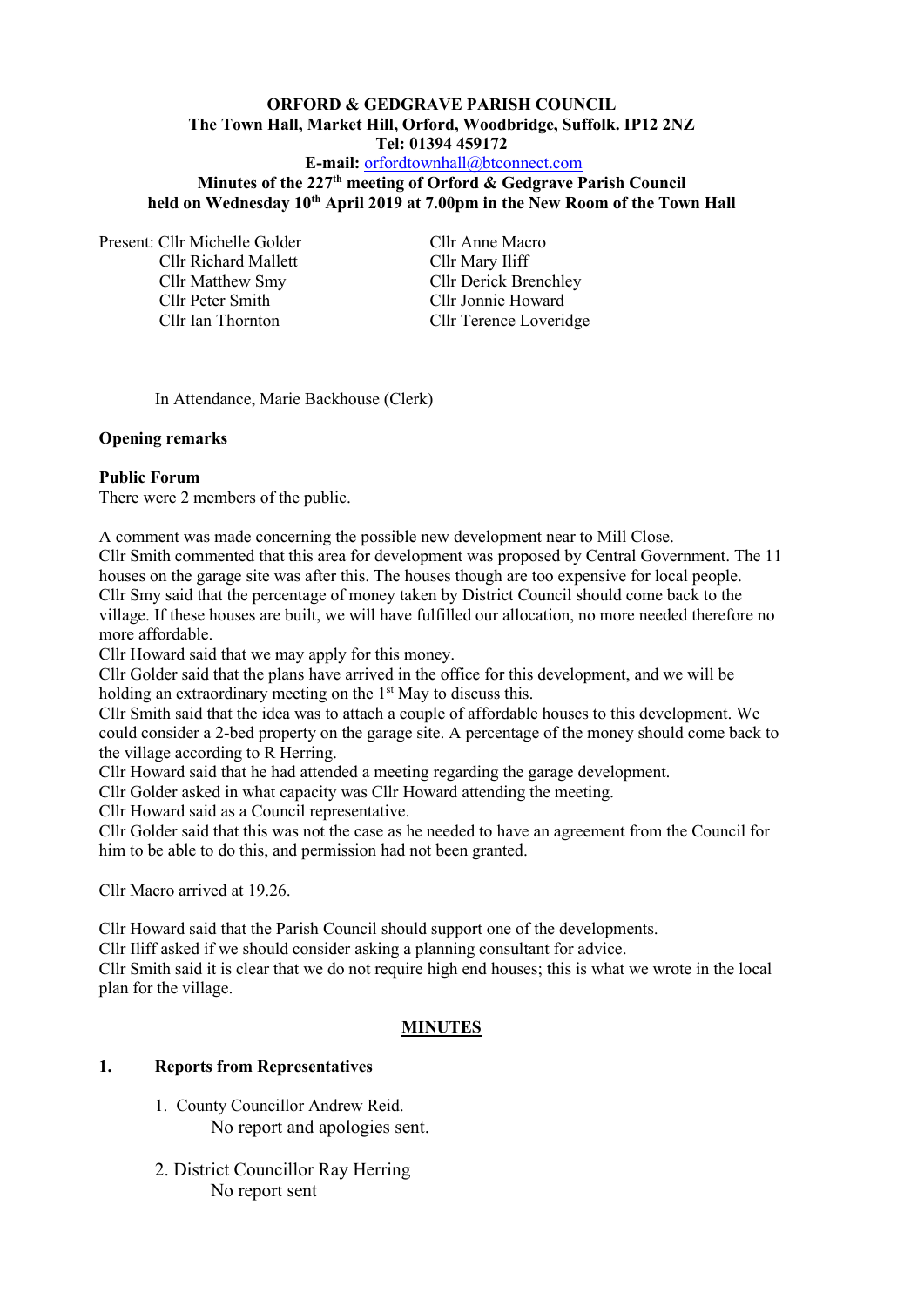#### **2. Apologies for absence:** Cllr J Robinson and Cllr M Green.

- **3. Declarations of interest:** None
- **4. Applications for dispensation:** None
- 5. It was unanimously agreed that the minutes of the 226<sup>th</sup> Parish Council Meeting held **on Wednesday 13 th March 2019**

Cllr Golder said that we could change 'all' to 'a majority' where it mentions the Clerk leaving the room whilst a discussion takes place about the painting of the recreation ground swings and roundabout.

Cllr Smith asked if we could re-word the part which says that we could 'donate a footpath'. Amendments agreed by all.

# **6. Matters arising from the 226 th Parish Council Meeting held on 13 th March 2019.**

The Clerk had contacted D Stiff regarding the issue of pedestrians on Church Street. He had replied stating that he cannot help us and that we should report any issues at the online report tool for SCC Highways.

# **7. Finance**

7.1 The Council received, noted and approved the cheques and balances from  $1<sup>st</sup>$  February – 28<sup>th</sup> February 2019.

7.2 The Council agreed to continue with the Annual Subscription of SALC at a cost of £320.05.

# **8. Planning**

# **DC/19/0954/FUL – 24 Potkins Lane, Orford**

This is a request to demolish the front porch. Erection of a single storey link between the house and the garage to make dining room/kitchen. Enlarged opening to living room patio door. Cladding of front elevation with timber weather boarding. Cllr Howard reported that we had been copied into a few letters of objection concerning this proposal. The property is being converted to become disabled friendly. The cladding at the front has been objected to.

It was agreed by all councillors to object to this planning application as the materials used are not in keeping with the area, and the size of the development is inappropriate for this area.

# **DC/19/1081/TCA – 28 High Street, Orford**

This is a request for  $T1 - Variegated Holly$  (less than 6m) – remove to ground level. Roots lifting the stone slabs and the base of the brick outhouse.

Cllr Mallett said that he had looked at this tree, which is very large. Reputable company doing the work.

The Parish Council had no objection to this proposal.

## **DC/19/1080/TCA – Wayside, Burnt Lane, Orford**

This is a request for T1 – Sycamore - reduce by 30%, mature tree historical cavity/wound at 4m. Insurance company insisting on work to reduce the risk failure.

Cllr Mallett said he had looked at this tree and agreed with the proposal.

The Parish Council had no objection to this proposal.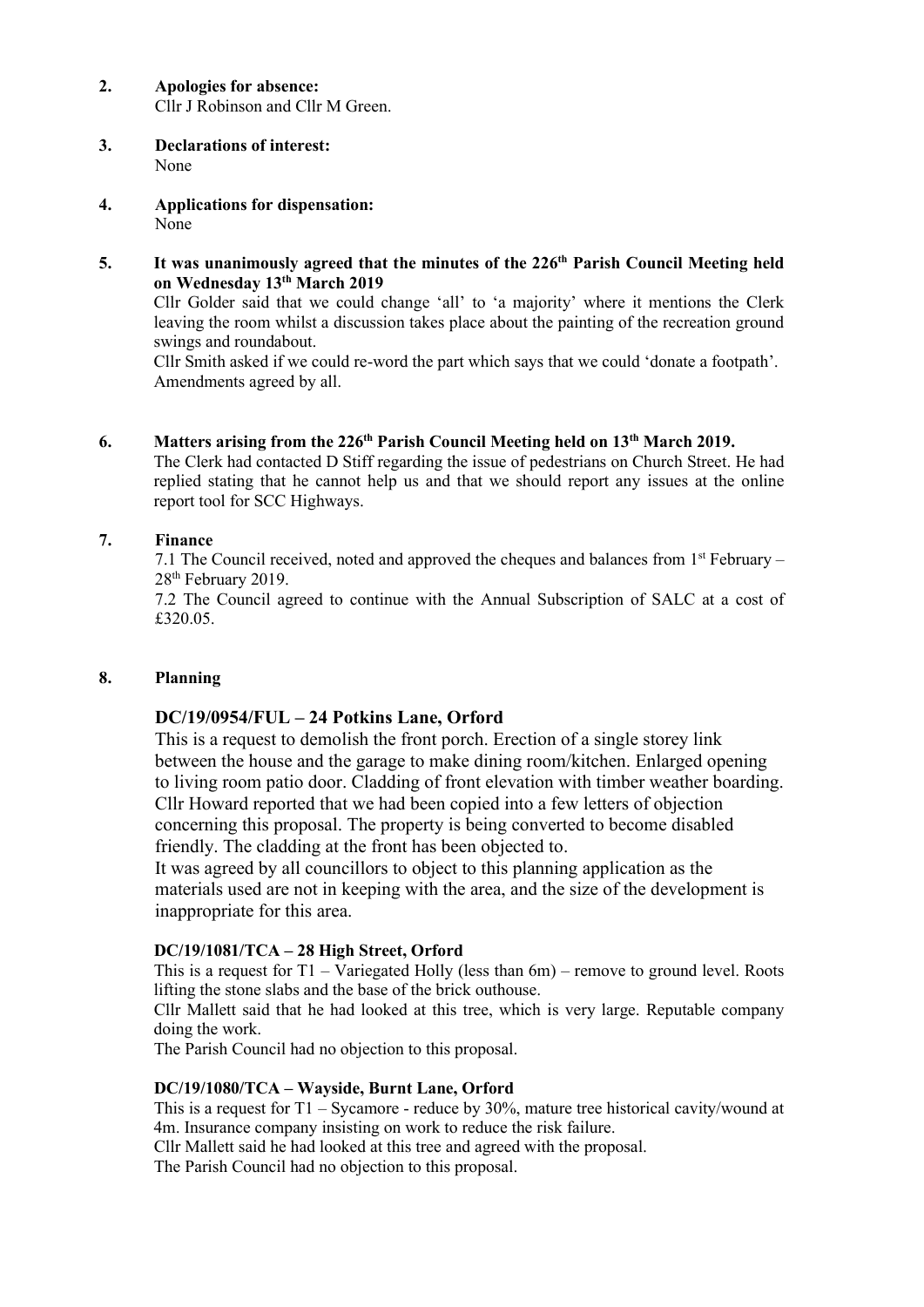## **DC/19/1221/TCA – The Saltings, Broad Street, Orford**

This is a request for Front garden T7 self-seeded Elder, fell to ground level as growing up against the house.

Rear Garden – T1, T2, T3 – self seeded Elders, fell to ground level due to excessive shading. T4 and  $T6 - 2$  times Holly, fell to ground level due to excessive shading. T5 Fastigate Yew – reduce height up to 2.5m due to excessive shading.

Cllr Mallett said that he had been to this property but was unable to see into the rear garden; no issues with the proposed work.

The Parish Council had no objection to this proposal.

## **DC/19/1151/FUL – Chantry Cottage, Gedgrave Road, Orford**

This is a request to demolish existing playroom/annexe and workshop. Replace with new annexe and workshop. For family use only.

Cllr Howard reported that this was a proposal to demolish a workshop etc and replace with a new annexe and workshop.

The Parish Council had no objection to this proposal.

### **Other notifications:**

The Clerk reported that the Manor House on the square had the application to build an extension approved.

### **9. Parish Council Business: -**

### **(1) Adoption of standing Orders**

Cllr Golder said that there was one amendment in the standing orders.

It was proposed by Cllr Mallett to adopt the Standing Orders, this was seconded by Cllr Macro and agreed by all.

## **(2) Friends Garage update**

Cllr Smith reported that he had received an enquiry from a member of the public concerning the access or exit from Ferry Road to the proposed garage/shop. There will be an existing footpath but there will be no driveway from Ferry Road. There may be cars parking on the road.

## **(3) Recreation Ground**

#### **a) Quotes for painting swings & roundabout**

The Clerk, Cllr Mallett and a member of the public left the room at this point.

There were 4 tenders and after much discussion it was agreed by the Council to award the tender to M Thacker at a cost of £505. M Thacker is the agreed handyman for the Parish Council.

It was also agreed that in such instances where the Clerk or Parish Councillors had members of families that were potential suppliers to the Parish Council, they must automatically leave the room. It was confirmed that all the works quoted for must have a reference number and that tenders must be returned to the office in a sealed envelope to be opened at a meeting. This is to avoid any misconceptions

At the request of Cllr Smy, it was agreed that the Ice Cream Van should be allowed onto the Recreation Ground for bike meets.

The Clerk, Cllr Mallett and the member of the public re-entered the room.

#### **b) Request for broom, rake and new workwear from Groundsman**

The Clerk reported that she had a meeting with the Groundsman who had requested a broom, rake and new work boots. The Council agreed to allow the Groundsman to purchase the equipment and to reimbursed. The allowance for the work boots was up to £50.